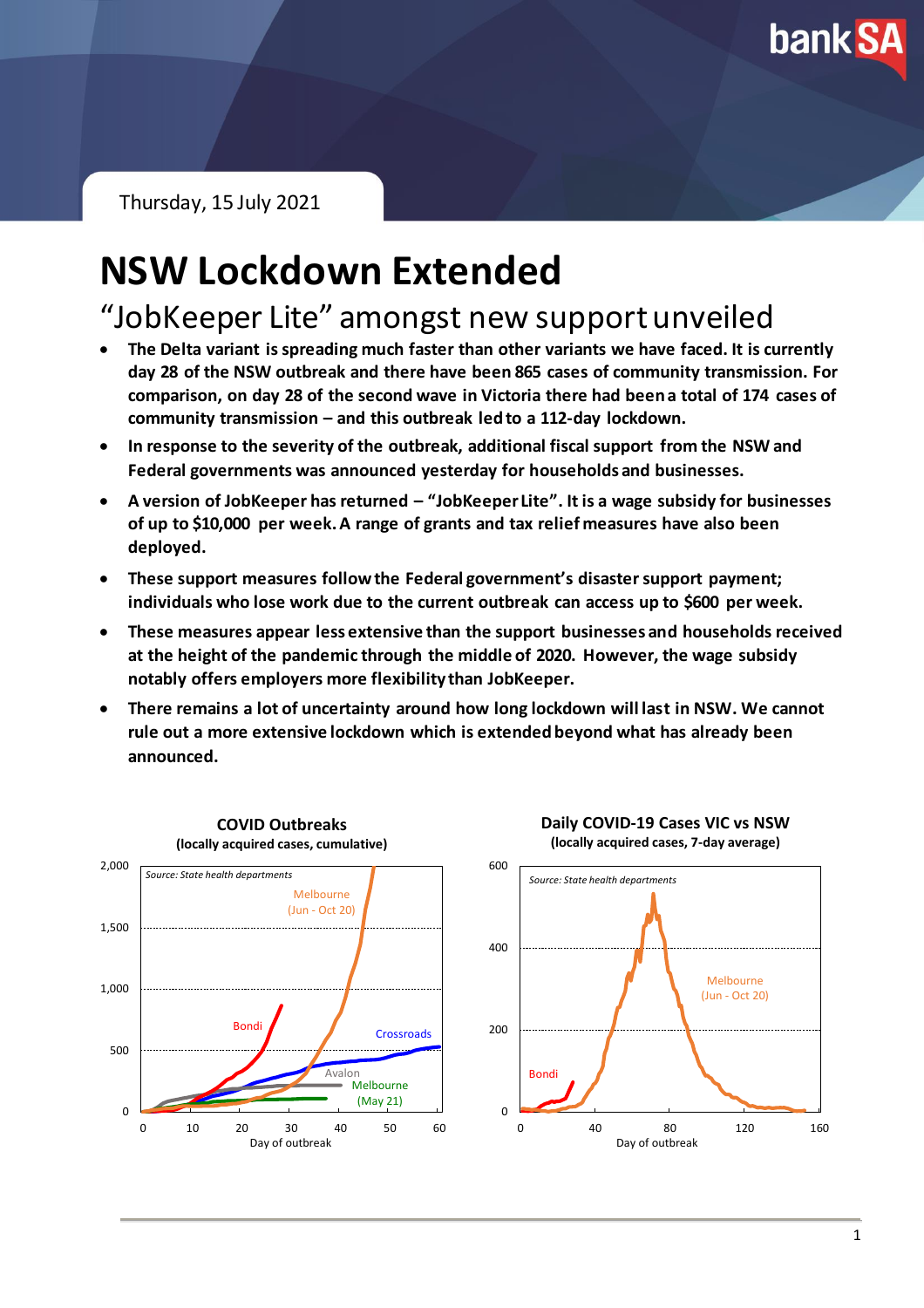### **Virus spreading much faster**

The delta variant of COVID-19 has proven to spread much fasterthan other variants we have faced. It is currently day 28 of the NSW outbreak and there have been 865 cases of community transmission. The lockdown across parts of NSW began on 26 June.

For comparison, on day 28 of the second wave in Victoria there were 174 cases of community transmission – and this outbreak led to a 112-day lockdown.

Yesterday, Victoria reported that 8 new locally-acquired cases are linked to cases originating in Sydney. This takes the total number of cases in Victoria linked to the NSW outbreak to 11. There is a growing risk that Victoria too will need to lock down.

As we outlined in our note "Lockdowns to Drag on Recovery"on 30 June, we estimate the restrictions in NSW will reduce economic activity by around \$750 million per week, although this figure could be as high as \$1 billion a week. The economic impact is likely to be greater the longer the lockdown lasts. Our estimates are broadly in line with government agencies. The NSW Treasury estimated the impact of the lockdown at \$850 million a week while the Commonwealth Treasury has projected a cost of \$700 million a week.

On the upside, in the past the Australian economy has rebounded quickly following short lockdowns. The length of the lockdown and the extent of government support will be a key factor in how quickly the economy bounces back once restrictions lift.

#### **Fresh government support**

Reflecting the severity of the outbreak, yesterday the Federal and NSW state governmentsjointly announced further support for businesses and householdsin NSW. The NSW government has reported that the package will provide up to \$5.1 billion of support, with the costs to be shared by both governments.

These support packages are intended to assist those who have been negatively impacted by the current lockdown. They are also intended to encourage compliance with restrictions by providing individuals with more financial security.

#### **Support for businesses**

The **Saving Jobs** support payment will be available to businesses with an annual turnover between \$75,000 and \$50 million who can demonstrate a 30% decline in turnover. The payments are between \$1,500 and \$10,000 per week and are based on payroll levels, covering up to 40% of payroll expenses. In an effort to keep people in jobs, eligible businesses will need to maintain their staffing levels as of 13 July 2021 to receive the payment, similar to JobKeeper. The government has committed up to \$2 billion to the program.

For non-employing businesses, such as sole traders, payments will be set at \$1,000 per week.

The **COVID-19 business grant** has been expanded to offer grants between \$7,500 and \$15,000 to businesses with a wage bill up to \$10 million. This will provide up to \$2.1 billion in support.

A **micro business grant** constituting a \$1,500 fortnightly payment will be available to entities with a turnover between \$30,000 and \$75,000.

Various **tax relief**measures have also been provided to affected businesses. This includes payroll tax waivers of 25% for businesses with Australian wages between \$1.2 million and \$10 million that have experienced a 30% decline in turnover. The package includes waivers of land tax liabilities for landlords who provide rent reductions to financially distressed tenants (commercial and residential). Hotels and clubs will also be given tax relief, including deferrals of gaming tax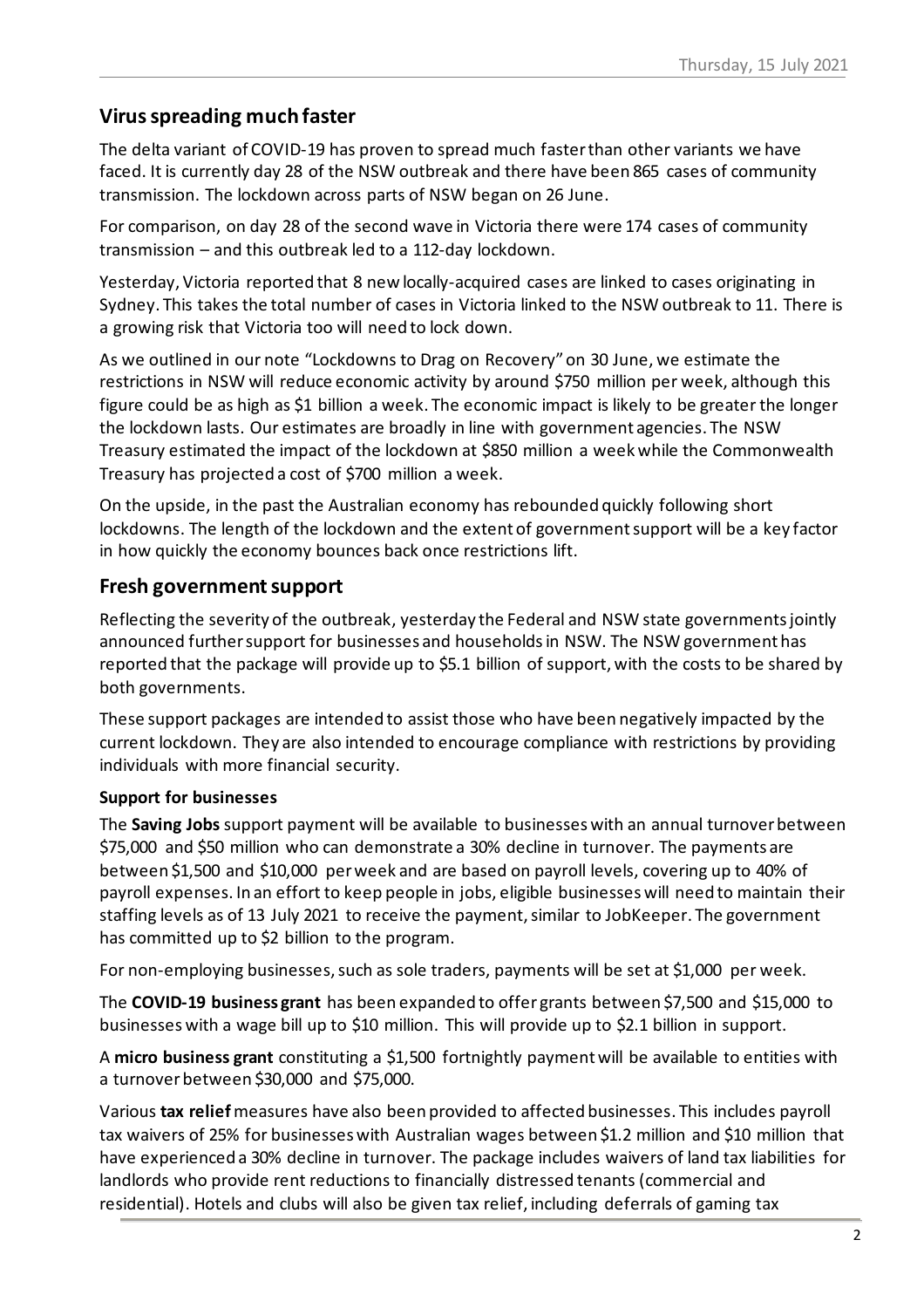liabilities.

#### **Support for households**

The existing **COVID-19 Disaster Payment** will be further expanded and increased. From week four of a lockdown, hotspots declared by the Federal government will see payments increase from \$500 to \$600 per week if a person has lost 20 or more hours of work a week. It lifts from \$325 to \$375 per week if a person has lost between eight and 20 hours of work a week. The same support will also be offered to any other state or territory that experiences an extended lockdown in the future.

In NSW from July 18, the payment will be made available to those outside Commonwealth declared hotspots and will be funded by the NSW state government. This will provide support to those in areas which might not be in lockdown but have still lost work in relation to the pandemic, for example parts of regional NSW reliant on tourism.

Additional elements include the reintroduction of moratoriums on evictions for tenants who are unable to pay their rent due to the lockdown. Moreover, as mentioned above, landlords will be offered land tax relief if they reduce rent to support impacted tenants.

#### **How does this compare to previous measures?**

One of the key reasons why Australia rebounded so rapidly from the pandemic in 2020 was the unprecedented level of fiscal support. As the economy recovered, a number of these key support measures have been unwound – notably JobKeeper 1.0 and 2.0 and the cash flow boost for employers.

So how does the current round of support stack up?

For individuals, the assistance payments are similar in magnitude to the support provided by JobKeeper in the December quarter. This included payments up to \$600 per week for employees who worked more than 20 hours each week – akin to the \$600 per week under the COVID-19 Disaster Payment.

However,this is less generous than JobKeeper payments during Victoria's extended second lockdown when the JobKeeper rate was \$750 per week (this rate was reduced in late September).

For businesses, the Saving Jobs wage subsidy, which has been referred to as "JobKeeper Lite", has been implemented to minimise layoffs and keep employees connected to their employers, similar to the original JobKeeperscheme. This will speed up the recovery once restrictions are lifted as the costs of employees looking for work and employers looking for labour are minimised. However, the Saving Jobs program is more flexible. JobKeeper was paid to businesses on a peremployee basis, which they were required to provide to each worker at a fixed rate, regardless of the hours they worked. The Saving Jobs program will give businesses a wages subsidy which they can use however best suits their needs, as long as they don't reduce headcount.

On the other hand, while the NSW government has announced several grants for businesses, they appear to be subject to stricter eligibility requirements than the cash flow boost for employers. The cash flow boost provided significant support in 2020 at a time when businesses, especially small businesses, were anxious about the outlook for their future revenues.

#### **How long will the lockdown last?**

The Premier announced yesterday that the lockdown will be extended for 'at least' a further two weeks, until 30 July. Reports suggest the recently announced support package assumed another four weeks of lockdown (until mid-August). There is considerable uncertainty around how long the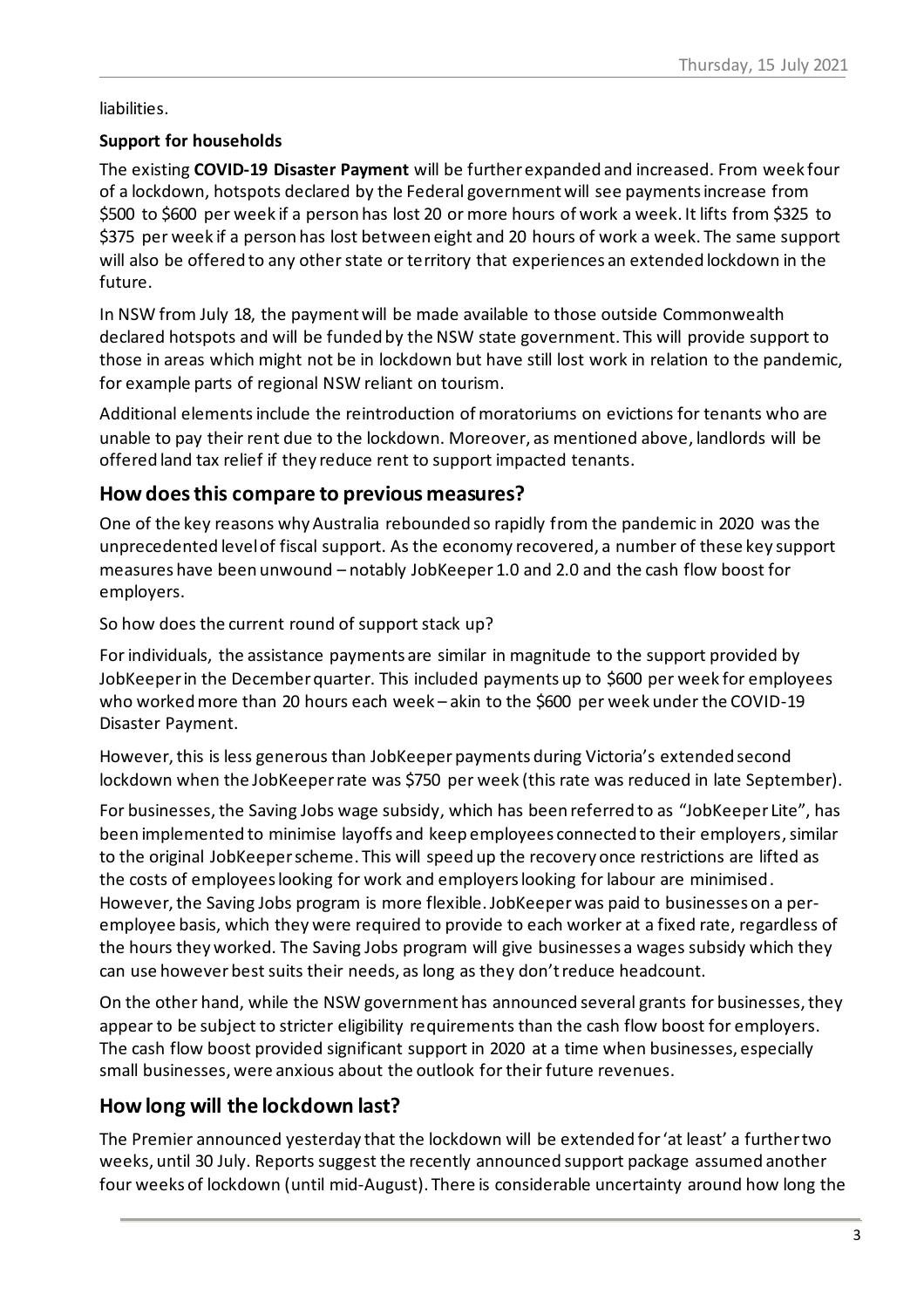lockdown will last – it is currently in its third week. A five-week lockdown is now in the bag following the announcement of the two-week extension.We cannot rule out the lockdown extending to as long as 6-8 weeks. The spread of the outbreak to other states remains a key risk. As mentioned, yesterday Victoria recorded 8 new cases with links to NSW. If case numbers grow, Victoria could also be facing another lockdown.

> **Matthew Bunny and Jarek Kowcza** Ph: 02-8254-0023